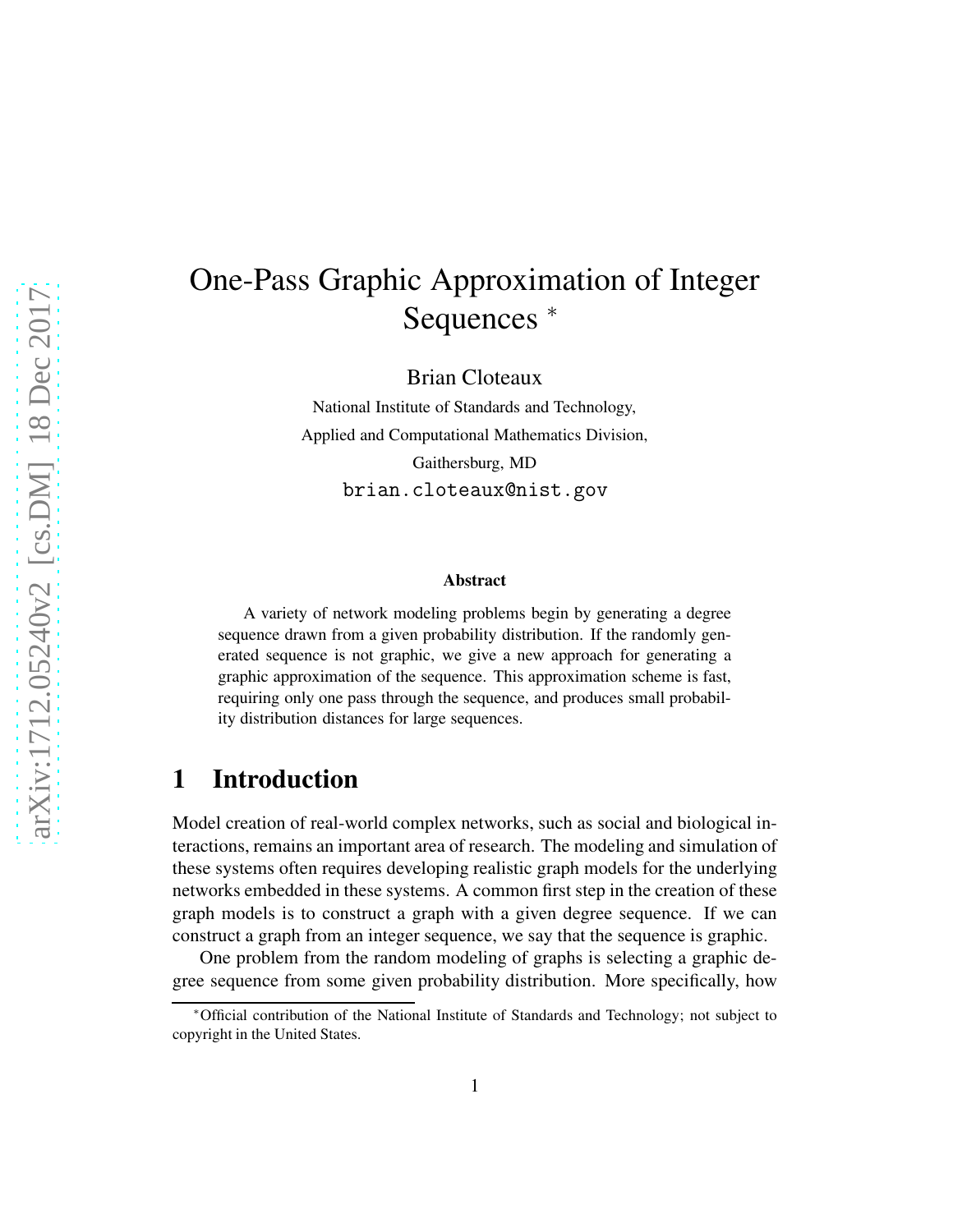do we deal with a randomly drawn integer sequence that is not graphic? There have been two approaches to this problem. The first is to simply discard the sequence and repeatedly select a new sequence until a graphic sequence is found. This is the approach used by the NetworkX [\[1\]](#page-8-0) graph library. A disadvantage to this approach is that for some probability distributions, the chance of selecting a graphic sequence is small. Thus the NetworkX library places an upper limit on the number of attempts to generate a graphic sequence before abandoning the task. This is potentially a computationally expensive task for very large sequences selected from a sequence with a small probability of being graphic.

In response to this difficulty, a second approach, suggested by Mihail and Vishoi [\[2\]](#page-8-1), is to find the closest graphic sequence to the original non-graphic degree sequence using a given distance measure. Using a distance measure that they called the discrepancy, Mihail and Vishoi provided a polynomial-time algorithm for finding these graphic approximations by reducing this problem to maximum cardinality matching; unfortunately, their algorithm is not practical for many cases. They posed the question whether a practical algorithm for determining nearest graphical sequence under the discrepancy measure could be found. This question was answered by Hell and Kirkpatrick [\[3\]](#page-9-0) who introduced two algorithms for computing a minimal discrepancy graphic sequence in lower polynomial time.

When Mihail and Vishoi considered this problem, they posed a couple of natural questions. The first is "What is a natural notion of distance between two degree sequences?", and the second is "Are there efficient algorithms to approximate a non-graphic sequence with a graphic sequence whose distance is small?" We examine both of these questions and make a new contribution to the problem by introducing a new approach that requires only one pass through the sequence in order to give a graphic approximation. Further, we suggest that that minimizing distances between probability distributions, specifically the total variation distance, is a more appropriate approach to this problem. Finally, we show that under the total variation distance, the quality of the result from our approximation algorithm for many sequences improves as the size of the sequences increases.

## 2 Basic Results

Before introducing the algorithm, we need some preliminary definitions and results. A *degree sequence*  $\alpha = (\alpha_1, \alpha_2, ..., \alpha_n)$  is a set of non-negative integers such that  $\alpha_1 \geq \alpha_2 \geq ... \geq \alpha_n \geq 0$ . As a notational convenience, if a value *a* is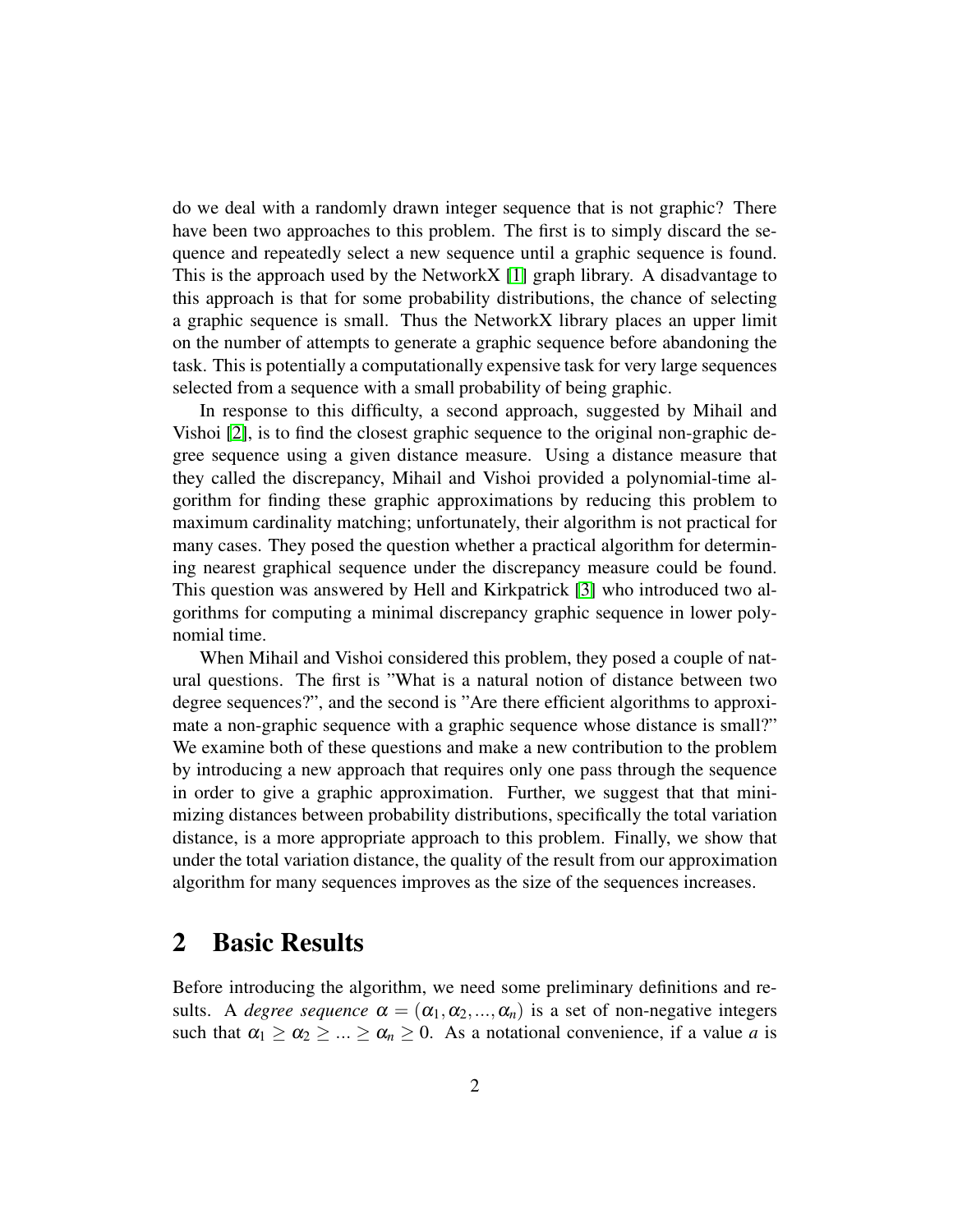represented *r* times in a sequence we represent that subsequence as *a r* , i.e.,

$$
\left(\underbrace{a,\ldots,a}_{r}\right) = (a^r). \tag{1}
$$

If there exists a graph *G* whose node degrees match the sequence  $\alpha$ , then  $\alpha$  is said to be *graphic*; else, the sequence is called *non-graphic*.

If a sequence  $\alpha$  has an even sum *s* where  $s < |\alpha|(|\alpha|-1)$ , then we say that the sequence is *potentially graphic*. It is straightforward to see that any sequence that violates this condition is not graphic. Conversely, if this condition is met, then there exists some sequence having length  $|\alpha|$  and sum *s* that is graphic (this follows from Chen [\[4\]](#page-9-1), Lemma 1). The minimal requirement for graphic approximation of a non-graphic sequence is that original sequence must be potentially graphic.

A tool we use to work with degree sequences is the partial ordering called *majorization*. A degree sequence  $\alpha$  majorizes (or dominates) the integer sequence β, denoted by <sup>α</sup> < β, if for all *k* from 1 to *n*

$$
\sum_{i=1}^k \alpha_i \ge \sum_{i=1}^k \beta_i,\tag{2}
$$

and if the sums of the two sequences are equal. If  $\alpha \succcurlyeq \beta$  and there exists an index *k* where  $\sum_{i=1}^{k} \alpha_i > \sum_{i=1}^{k}$  $E_{i=1}^{k} \beta_i$ , then we say that  $\alpha$  *strictly* majorizes  $\beta$ , denoted as  $\alpha \succ \beta$ .

Over the set of integer partitions  $\mathcal{L}_p$  for some positive integer p, majorization forms the lattice  $(\mathcal{L}_p, \geq)$  [\[5\]](#page-9-2) where the meet operator is defined as follows:

$$
(\alpha \wedge \beta)_k = \min \{ \sum_{i=1}^k \alpha_i, \sum_{i=1}^k \beta_i \} - \sum_{i=1}^{k-1} (\alpha \wedge \beta)_i
$$
  
= 
$$
\min \{ \sum_{i=1}^k \alpha_i, \sum_{i=1}^k \beta_i \} - \min \{ \sum_{i=1}^{k-1} \alpha_i, \sum_{i=1}^{k-1} \beta_i \},
$$
 (3)

For our purposes, the usefulness of comparing degree sequences using majorization stems from the following result which shows that every sequence that is majorized by a graphical sequence must also be graphical.

<span id="page-2-0"></span>**Theorem 1** (Ruch and Gutman [\[6\]](#page-9-3), Theorem 1). If the degree sequence  $\alpha$  is *graphic and*  $\alpha \geq \beta$ *, then*  $\beta$  *is graphic.*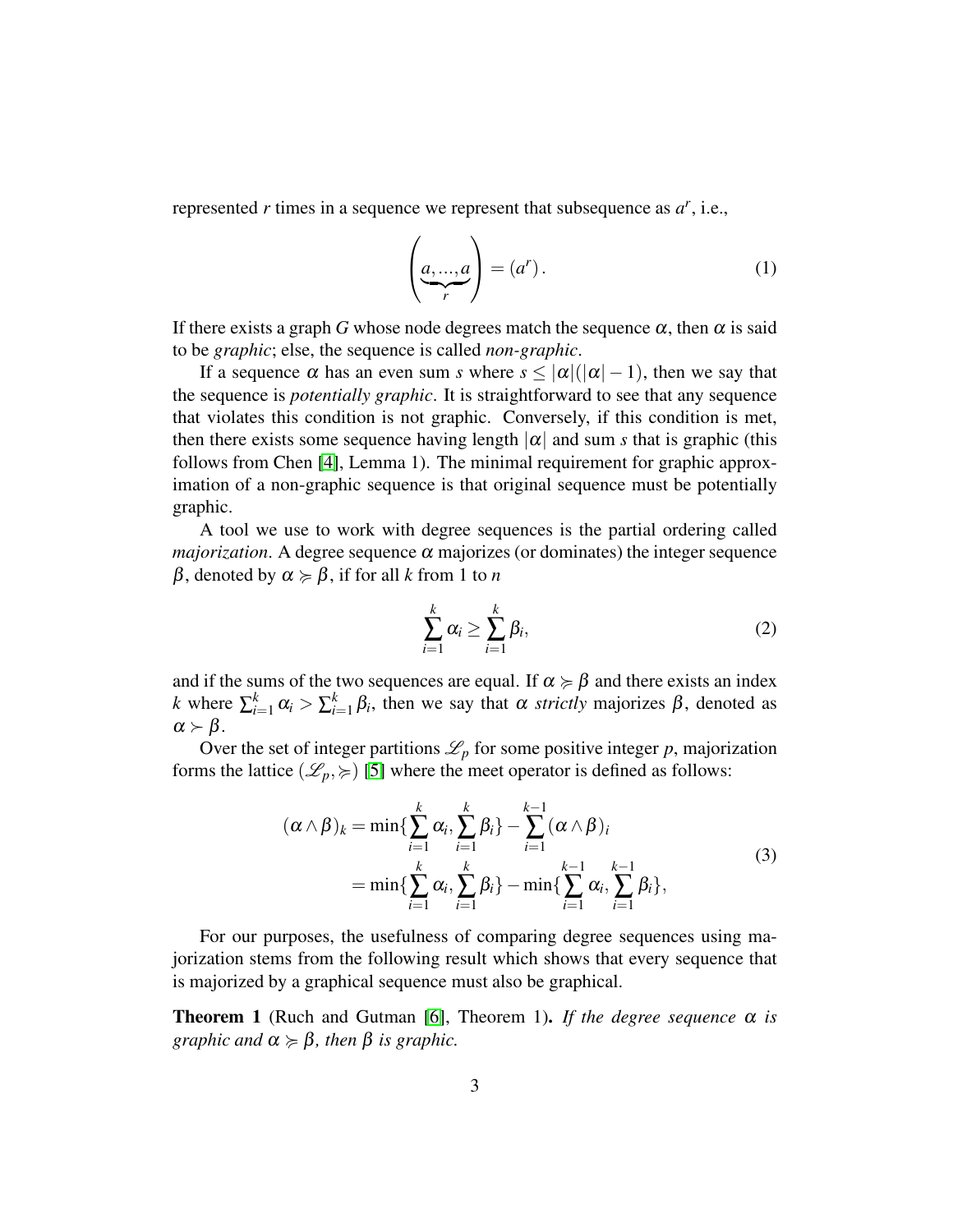This result establishes the location of the graphic sequences in the lattice  $(\mathscr{L}_p, \succcurlyeq)$ . If the integer p is even, then there will be a small number of elements at the bottom of the partition lattice  $\mathcal{L}_p$  that are graphic, while the remaining majority of the partitions will be non-graphic [\[7\]](#page-9-4). It also shows that the graphic sequences form a semi-lattice in  $\mathscr{L}_p$ .

A degree sequence which has precisely one labeled realization is called a *threshold sequence* and the resulting realization is called a *threshold graph* [\[8\]](#page-9-5). The following theorem shows that the threshold sequences sit at the top of the semi-lattice of graphic sequences.

<span id="page-3-1"></span>**Theorem 2** ([\[8\]](#page-9-5), Theorem 3.2.2). A graphic degree sequence  $\alpha$  is threshold if and *only if there does not exist a graphic sequence*  $\beta$  *such that*  $\beta \succ \alpha$ *.* 

This next theorem provides a decomposition result that we can use to recognize threshold graphs (and, by extension, threshold sequences).

<span id="page-3-0"></span>Theorem 3 ([\[8\]](#page-9-5), Theorem 1.2.4). *A graph G is threshold if and only if it can be constructed from a one-vertex by repeatedly adding either an isolated or dominating vertex.*

#### 3 A One-Pass Approximation Scheme

Our approximation scheme for the sequence  $\alpha$  first involves creating a graphic sequence T with the same length and sum as  $\alpha$  and that has several desirable features. This sequence *T* is defined as follows:

For the value  $m = \min\{k | s \le k \cdot (k-1)\},$ 

$$
T(n,s) = \begin{cases} (0^n) & \text{if } s = 0, \\ (\gamma_1, ..., \gamma_m, 0^{n-m}) \text{ where } \gamma = T(m,s) & \text{if } n > m, \\ (n-1, \gamma_1 + 1, ..., \gamma_{n-1} + 1) \text{ where } \gamma = T(n-1, s-2 \cdot (n-1)) & \text{if } n \leq m. \end{cases}
$$

By comparing the definition of *T* with Theorem [3,](#page-3-0) we see that  $T(n, s)$  defines graphic threshold sequence. Thus,  $T(n, s)$  is a maximal graphic sequence in the majorization lattice (Theorem [2\)](#page-3-1). At the same time, from the definition, this sequence contains the minimum possible number of non-zero elements for a graphic sequence.

Additionally, an advantage in using the sequence *T* is that we do not have to store or pre-compute this sequence. We can quickly compute any index of  $T(n, s)$ in constant time as shown by the following result.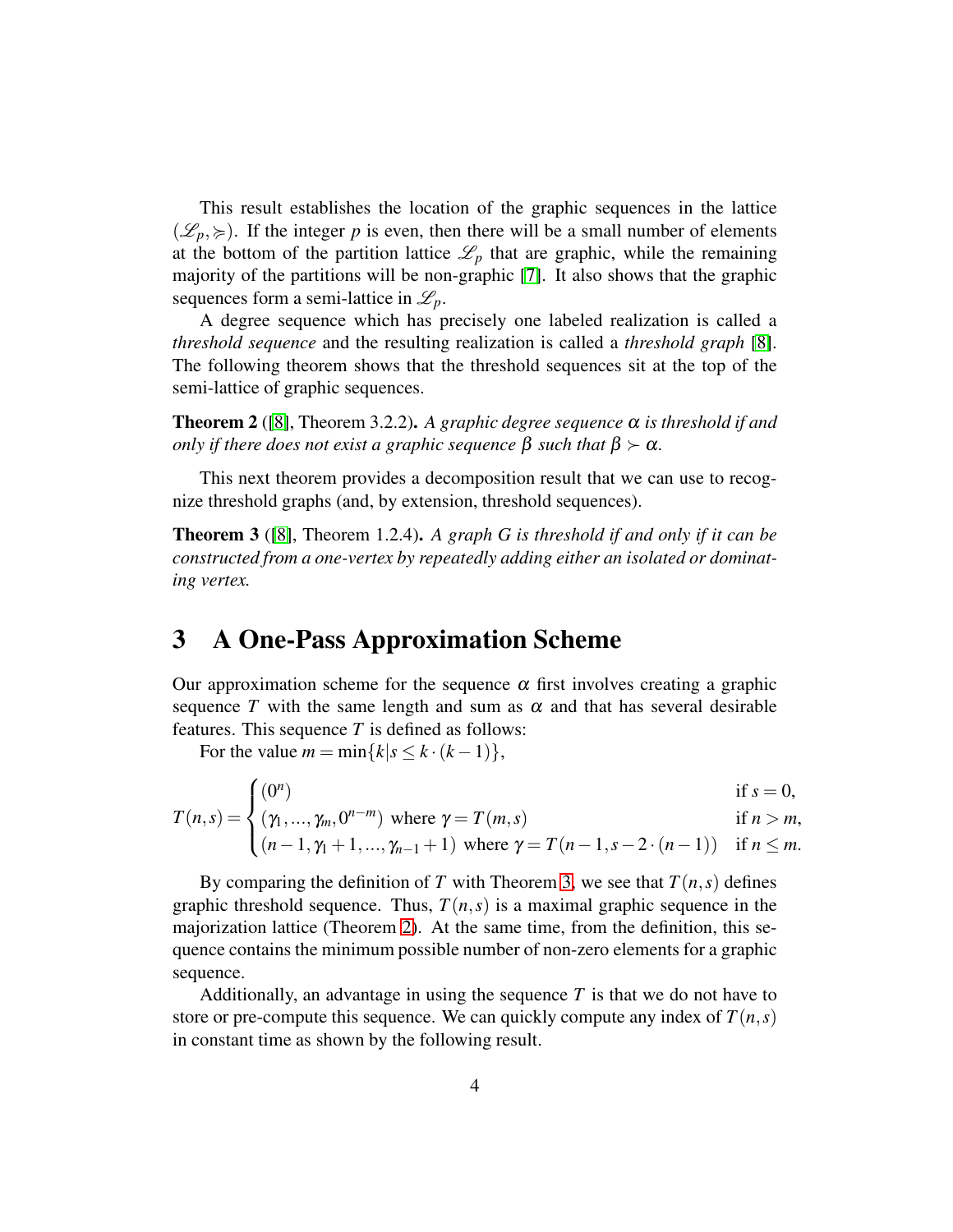<span id="page-4-1"></span>**Theorem 4.** The sequence  $T(n,s) = ((p+1)^q, p^{p+1-q}, q, 0^{n-p+2})$  where

$$
p = \left\lfloor \frac{\sqrt{4s+1} - 1}{2} \right\rfloor, \tag{4}
$$

*and*

$$
q = \frac{s - p(p+1)}{2}.\tag{5}
$$

*Proof.* We show this result by induction. For the base step, if  $s = 2$  then we have the sequence  $(1^2, 0^{n-2})$  which matches the above definition.

For the inductive step, we assume that for all sums  $\lt s$ , the above result holds. Take the sequence  $\gamma = T(n,s)$  where without a loss of generality we assume that  $\gamma_n > 0$ . By reducing the sequence by removing the value  $\gamma_1$  and subtracting one from the remaining values, we create the new sequence  $\gamma' = (\gamma_2 - 1, ..., \gamma_n - 1)$ whose sum is  $s' = s - 2n$ . From the inductive hypothesis, this new sequence can be written as  $\gamma' = ((p'+1)^{q'}, p'^{p'+1-q}, q')$  where  $p' = n-2$ . By adding back the value  $\alpha_1$  along with adding one to the values in  $\gamma'$ , we can now write  $\gamma$  as  $\gamma = ((p+1)^q, p^{p+1-q}, q)$  where  $p = p' + 1, q = q' + 1$ , and  $s' = s - 2(p+1)$ . We now consider the values for *p* and *q* in γ. The value of the parameter *q* can

be computed as follows:

$$
q = q' + 1 = \frac{s' - p'(p' + 1)}{2} + 1
$$
  
= 
$$
\frac{(s - 2(p + 1)) - (p - 1)p}{2} + 1 = \frac{s - p(p + 1)}{2}
$$
 (6)

<span id="page-4-0"></span>The parameter  $p = \left\lfloor \frac{\sqrt{4s+1}-1}{2} \right\rfloor$ is equivalent to computing the integer  $p$  where  $p(p+1) \leq s < (p+1)(p+2)$ . Equation [6](#page-4-0) establishes that  $p(p+1) \leq s$ . The second part of the inequality holds as follows:

$$
s = s' + 2(p+1) = s' + 2(p'+2) = s' + 2p' + 4
$$
  

$$
< s' + 4p' + 6 = (p'+1)(p'+2) + 4p' + 6
$$
  

$$
= (p'+2)(p'+3) = (p+1)(p+2)
$$
 (7)

 $\Box$ 

Thus the premise is established.

We apply this result to create the approximation algorithm. The idea is to take the meet operation between the original non-graphic sequence  $\alpha$  and the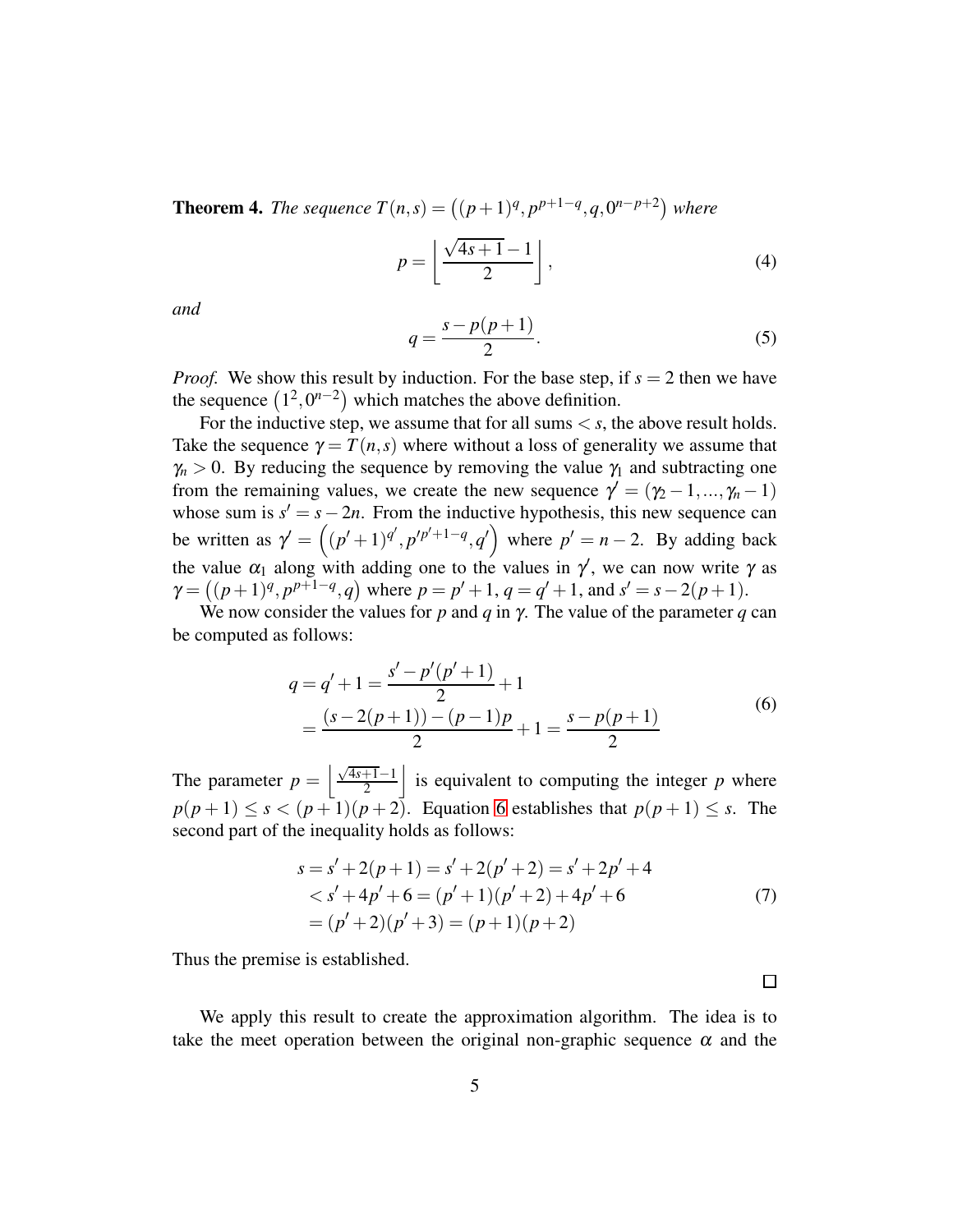sequence *T*, where the length and sum of  $\alpha$  and *T* are equal. Since  $\alpha \wedge T \preccurlyeq T$ , then by Theorem [1](#page-2-0) the resulting sequence will be graphic. Also, since we are able to compute each value of *T* in constant time, we only need one-pass through the sequence  $\alpha$  to create the graphic approximation for a run-time of  $O(n)$ . The full algorithm is shown in Algorithm [1.](#page-5-0)

**Input:**  $\alpha$  - a potentially graphic sequence where  $\alpha_1 \geq \alpha_2 \geq ... \geq \alpha_n \geq 0$ , s - sum of sequence  $\alpha$ **Output:**  $β$  - a graphic sequence  $p \leftarrow \left\lfloor \frac{\sqrt{4s+1}-1}{2} \right\rfloor$  $\overline{\phantom{a}}$  $q \leftarrow \frac{s-p(p+1)}{2}$  $\beta \leftarrow \left(0^{|\alpha|}\right)$ , as  $\leftarrow 0$ , bs  $\leftarrow 0$ , ts  $\leftarrow 0$ for  $i \leftarrow 1$  to  $|\alpha|$  do  $as \leftarrow as + \alpha[i]$ <br> $ti \leftarrow 0$  $t_i \leftarrow 0$ if  $i \leq q$  then  $t i \leftarrow p+1$ else if  $i > q \& i \leq p+1$  then  $t i \leftarrow p$ else if  $i = p + 2$  then  $t i \leftarrow q$  $ts \leftarrow ts + ti$  $\beta[i] \leftarrow \min\{as, ts\} - bs$  $bs \leftarrow bs + \beta[i]$ end return β

#### <span id="page-5-0"></span>Algorithm 1: Graphic Sequence Approximation Algorithm

We point out a couple of practical points about this algorithm. While a degree sequence is being generated, it can be sorted simultaneously by using a binned sort. The sorted sequence can be tested whether it is graphic or not in an additional  $O(\sqrt{s})$  steps [\[9\]](#page-9-6). If the sequence is not graphic, this approximation scheme only requires one more pass through the sequence to produce a graphic sequence. In addition, if the sequence sum *s* is not even, then we can use this approximation scheme for the sum  $s-1$  to produce a graphic sequence.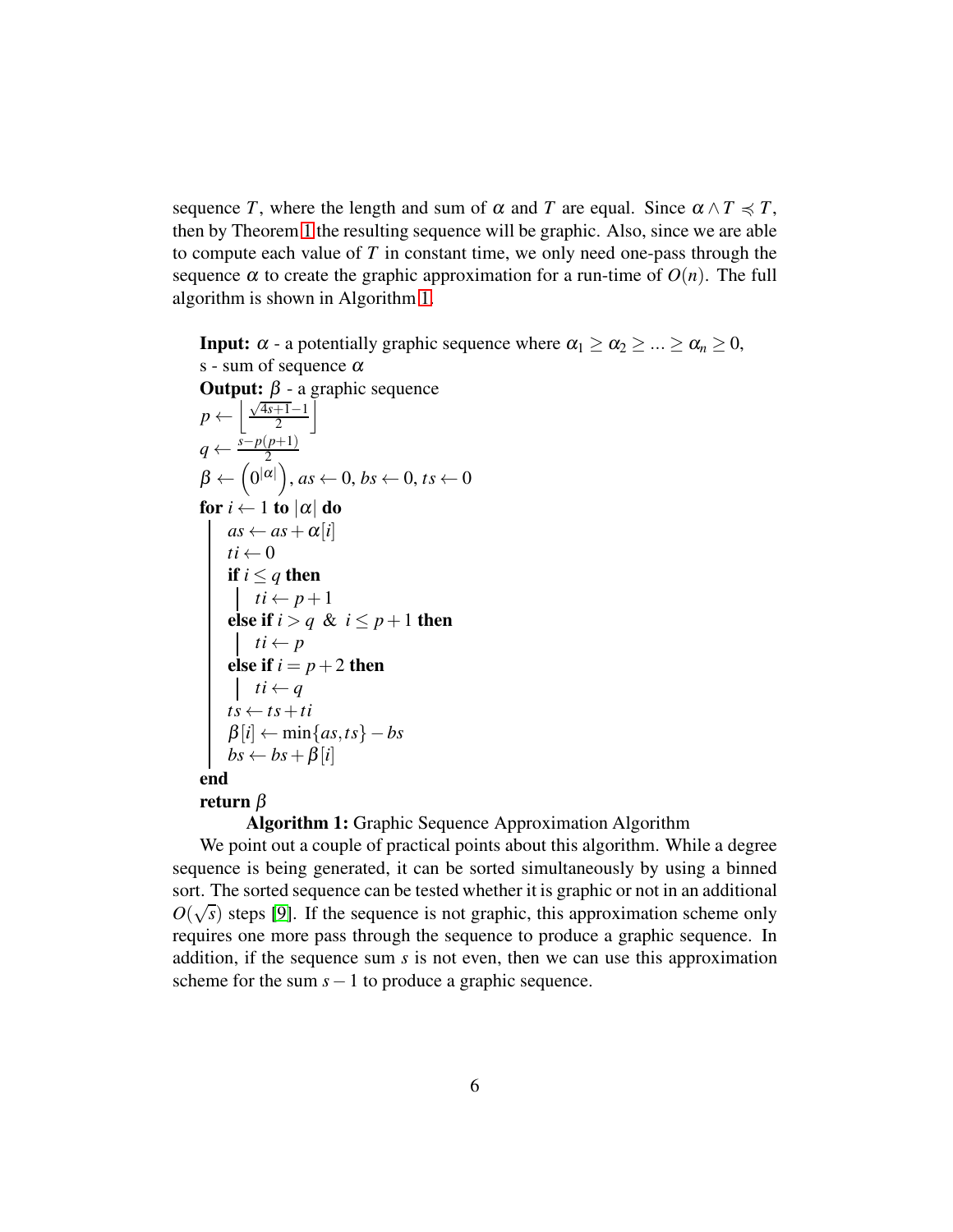#### 4 Comparing the Resulting Sequences

Mihail and Vishoi originally suggested the discrepancy metric for measuring the distance between the original sequence and its approximation. The discrepancy, ∆ measures differences between individual values in the two sequences, i.e., for the sequences  $\alpha$  and  $\beta$ ,

$$
\Delta(\alpha, \beta) = \sum_{i} |\alpha_i - \beta_i|.
$$
 (8)

As mentioned before, there are several polynomial-time algorithms that can find minimal discrepancy graphic approximations [\[2,](#page-8-1) [3\]](#page-9-0).

For the problem of drawing a graphic sequence from a probability distribution, we suggest that a better measure to minimize between two sequences is the distance between the probability distributions of the two sequences. We write the sequence  $\alpha = (1^{r_1}, 2^{r_2}, ..., (n-1)^{r_{n-1}})$  where all *i* where  $0 \le r_i \le n-1$ , and so we are interested in a minimal matching to the vector  $(r_1, r_2, ..., r_{n-1})$  by the probability distribution of the approximation sequence. The probability of an individual value *i* being chosen is  $P(\alpha)_i = r_i/n$ , and we denote the probability distribution of a sequence  $\alpha$  as  $P(\alpha) = (r_1/n, r_2/n, ..., r_{n-1}/n)$ . For measuring probability distances for creating approximations, we use the *total variation distance*. This distance measures the largest possible probability difference for an event between two distributions *P* and *Q* and is defined as

$$
TV(P,Q) = \sup_{\omega \in \Omega} |P_{\omega} - Q_{\omega}|. \tag{9}
$$

For the general case of this problem, the time needed to compute a minimum total variation graphic sequence for a given non-graphic sequence is an open problem. We show that for many useful distributions, the distribution arising from the approximation sequence created by Algorithm [1](#page-5-0) will asymptotically approach a minimal total distance. In particular, this applies to sequences where the sum *s* of the sequence is  $\sqrt{s} = o(n)$ . These sequences include many commonly used distributions, such as power-law distributions.

**Theorem 5.** Let  $\mathcal{F}$  be a family of integer sequences where for any  $\alpha \in \mathcal{F}$  whose *sum is s and length is n, then*  $s = o(n^2)$ *. For*  $\alpha \in \mathcal{F}$ ,

$$
\lim_{n \to \infty} TV(P(\alpha), P(\alpha \wedge T(n, s))) = 0.
$$
\n(10)

*Proof.* From the definition of the sequence *T*, the number of non-zero entries it contains is *m*. From the definition of the meet operation, the values for the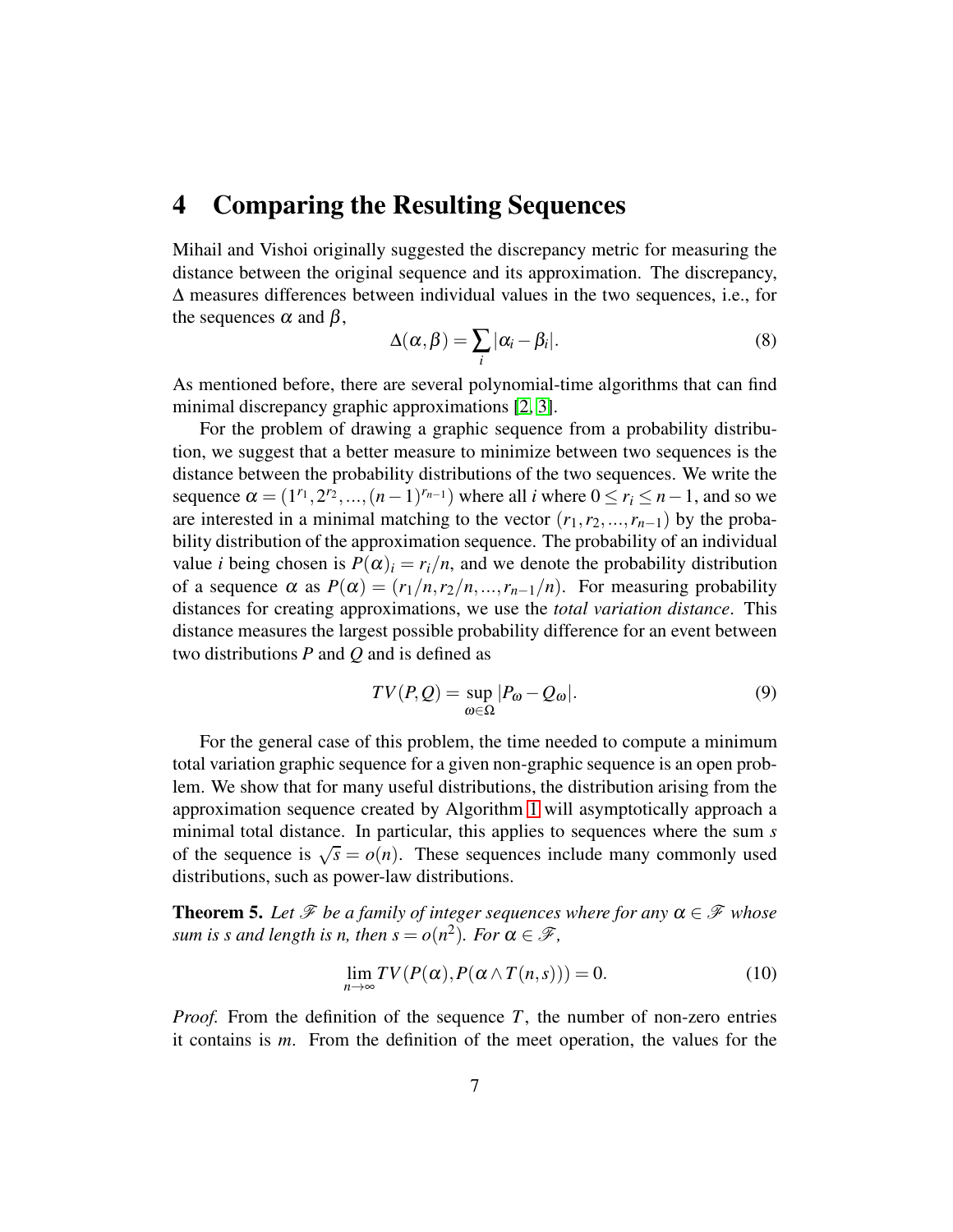<span id="page-7-0"></span>

Figure 1: This figure represents the average difference between a non-graphic sequence selected from a power-law distribution with exponent of 2 and its approximation created from Algorithm [1.](#page-5-0) Each point represents the average distance for 30 sequences created at a given length. The error bars represent one standard deviation.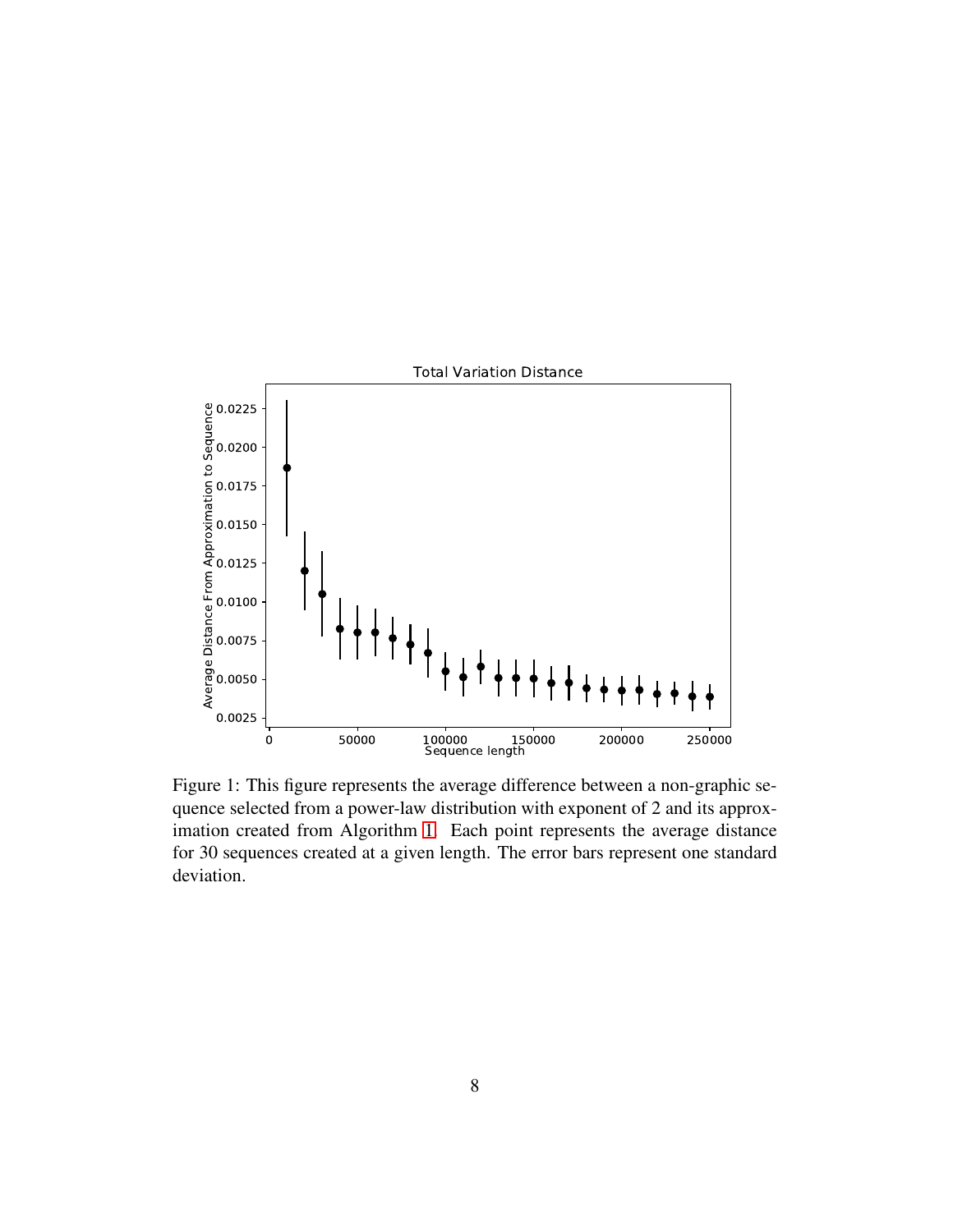sequence  $T \wedge \alpha$  will be equal to  $\alpha_i$  for all indices  $i > m$ . It follows from Theorem [4,](#page-4-1) that a simple upper bound on *m* is  $\sqrt{s}$ . Thus an upper bound on the possible change in the probability of any one value in the distribution is

$$
\sup_{\omega} |P(\alpha)_{\omega} - P(\alpha \wedge T(n,s))_{\omega}| \leq \frac{m}{n} < \frac{\sqrt{s}}{n}.
$$
 (11)

Since  $s = o(n^2)$ , then it follows

$$
\lim_{n \to \infty} TV(P(\alpha), P(\alpha \wedge T(n, s))) \le \lim_{n \to \infty} \frac{\sqrt{s}}{n} = 0,
$$
\n(12)

 $\Box$ 

completing the argument.

This convergent behavior is shown in Figure [1.](#page-7-0) In this example, for each point, 30 non-graphic sequences with even sum were drawn from a power-law distribution with exponent 2 and the average distance to their approximation was computed. We see that the average total variation distance between the original sequences and their approximations approach zero as the sequence length grows.

#### 5 Conclusions

We give a simple and extremely fast method for approximating a non-graphic sequence with a graphic one. This approach is particularly well-suited for large sequences, since only one-pass through the sequence is needed, and the probability distances are reduced as the sequences become larger. This presents a practical algorithm for large network modeling applications.

## <span id="page-8-0"></span>References

- [1] A. A. Hagberg, D. A. Schult, and P. J. Swart (2008). "Exploring network structure, dynamics, and function using NetworkX". In Proceedings of the 7th Python in Science Conference (SciPy2008), pp. 11–15. Pasadena, CA USA.
- <span id="page-8-1"></span>[2] M. Mihail and N. Vishnoi (2002). "On generating graphs with prescribed degree sequences for complex network modeling applications". In Proceedings of the 3rd Workshop on Approximation and Randomization Algorithms in Communication Networks (ARACNE), pp. 1–11.